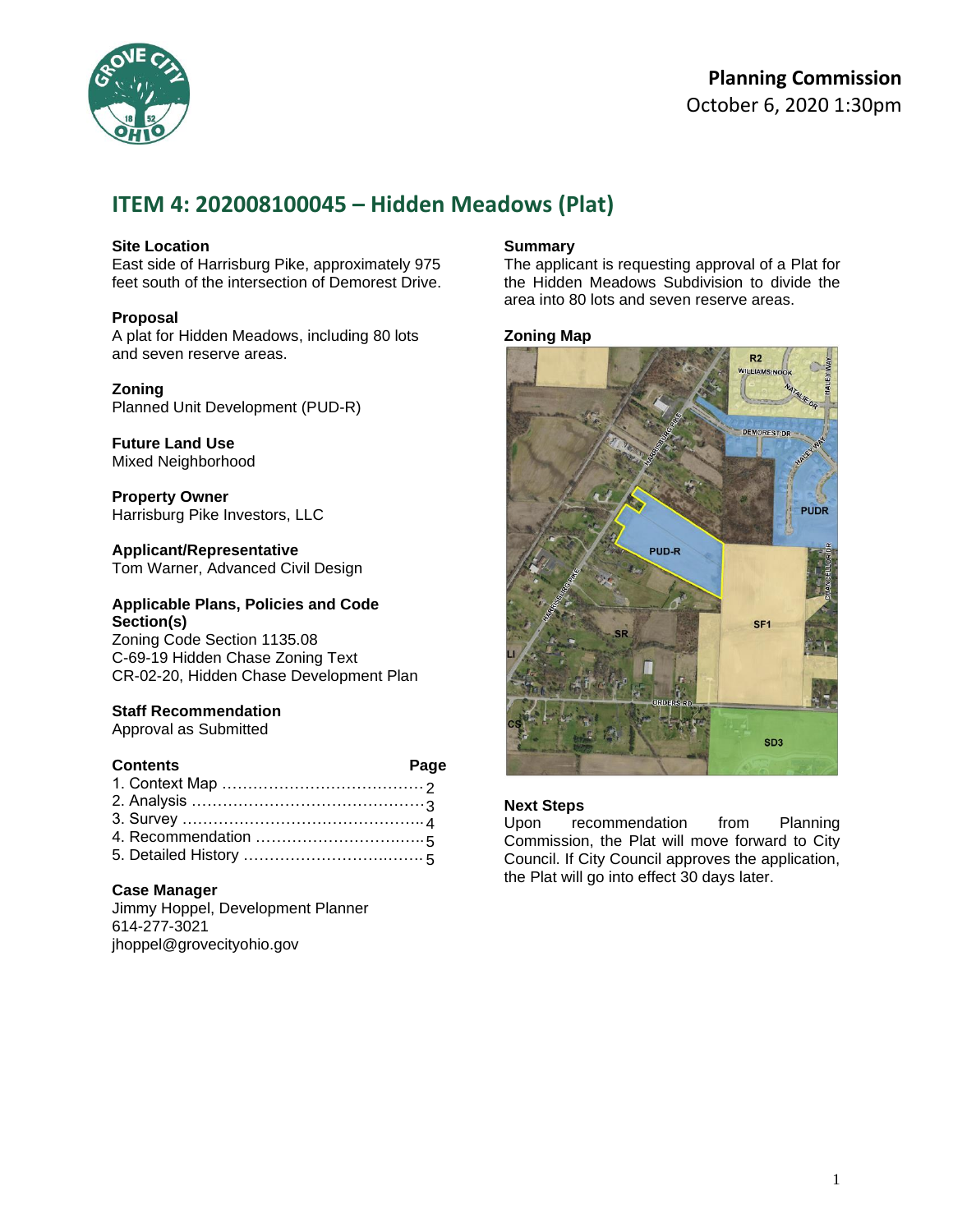### **1. Context Map**

This proposed site is located on the east side of Harrisburg Pike, approximately 975 feet south of the intersection of Demorest Drive.





202008100045<br>Hidden Meadows Plat<br>PID: 040-016103 & 040-016104

 $1,000$ <br>Feet 250 500  $\overline{0}$ 

 $\sum_{z}$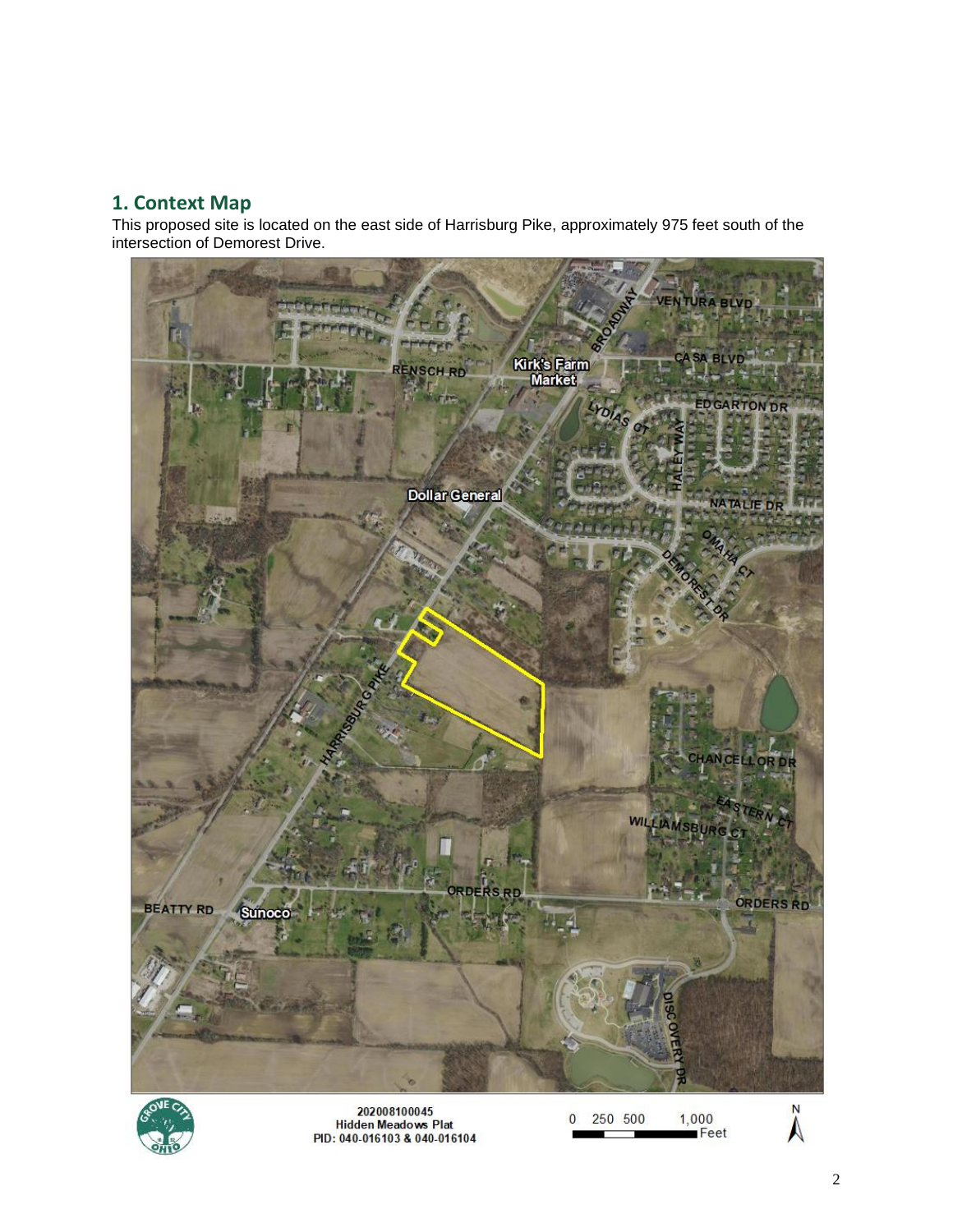### **2. Analysis**

The applicant is requesting approval of a plat for the Hidden Meadows subdivision. The proposed plat contains 80 new residential lots and seven reserve areas on approximately 15.8 acres of land on the east side of Harrisburg Pike, approximately 975 feet south of the intersection of Demorest Drive. The plat includes the creation of a private looped roadway, contained within one of the reserves, Reserve A. The northern side of the loop will be Coach Trail and the southern side of the loop will be Mason Lane. The site includes sanitary easements and shows an offsite drainage easement on the property to the east. Reserve G will include a stormwater retention pond as well as provision for a multiuse path around the pond that will have a future connection through the property to the east. A note included with the plat allows for public access to the multiuse path, once developed. The plat delineates a 10-foot tree conservation zone around the perimeter of the site, and a note explains the associated restriction which generally prohibits the removal of plantings of any kind with exception of plant material that is dead, dying or posing a hazard or threat. Additional exceptions to these restrictions are made for utility or public access easements and for areas that do not contain trees or existing vegetation other than grass, which per the note must be maintained per the Grove City property maintenance code. An additional note reinforces the restrictions of an additional planting/landscape buffer along the southern side of the site that is delineated on the plat. The tree conservation and planting easements further formalize restrictions set with the zoning text approved for the site in January 2020. The site is zoned as PUD-R (Planned Unit Development - Residential) and each of the proposed lots is in conformance with requirements of associated zoning text and the approved final development plan.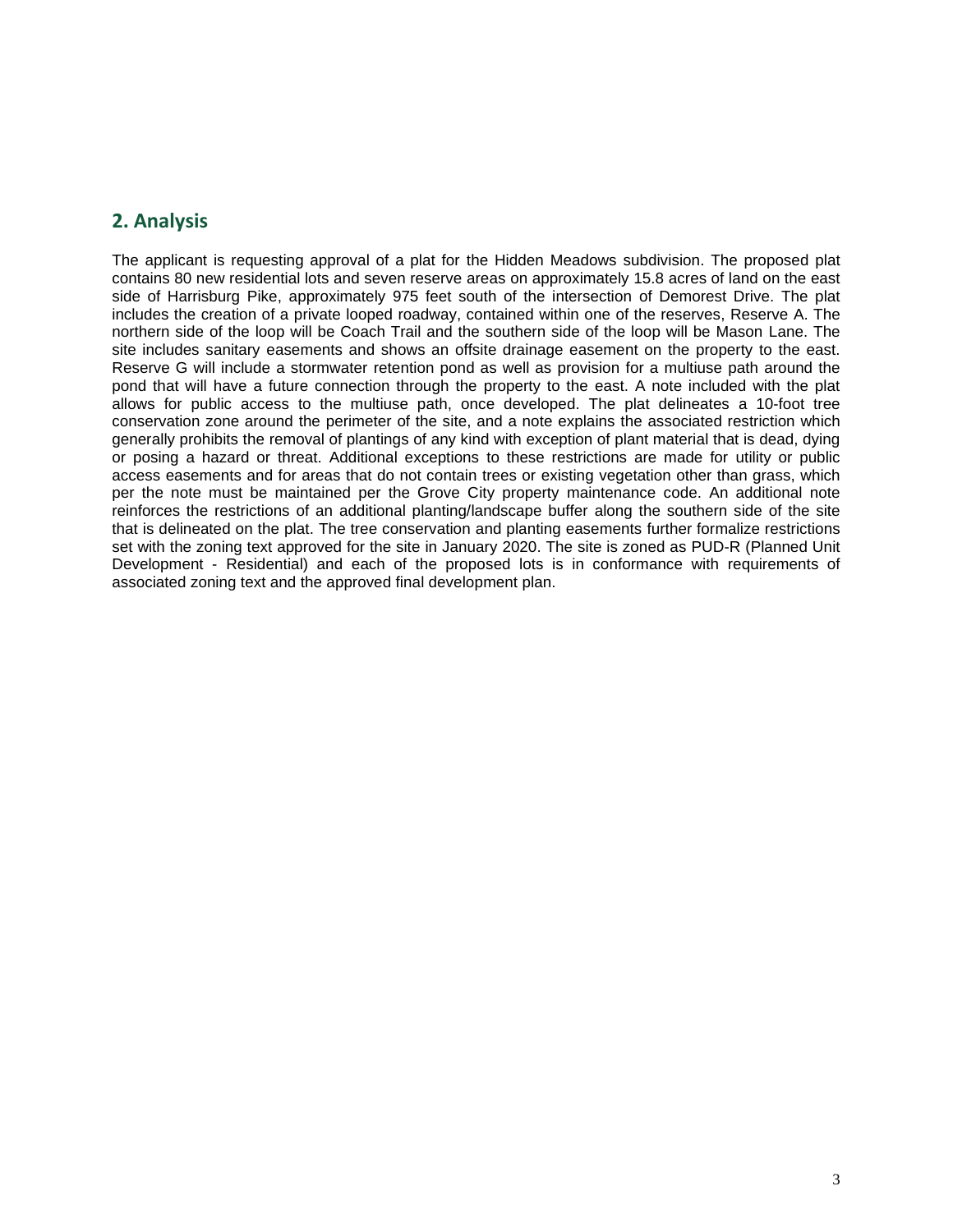# **3. Survey**